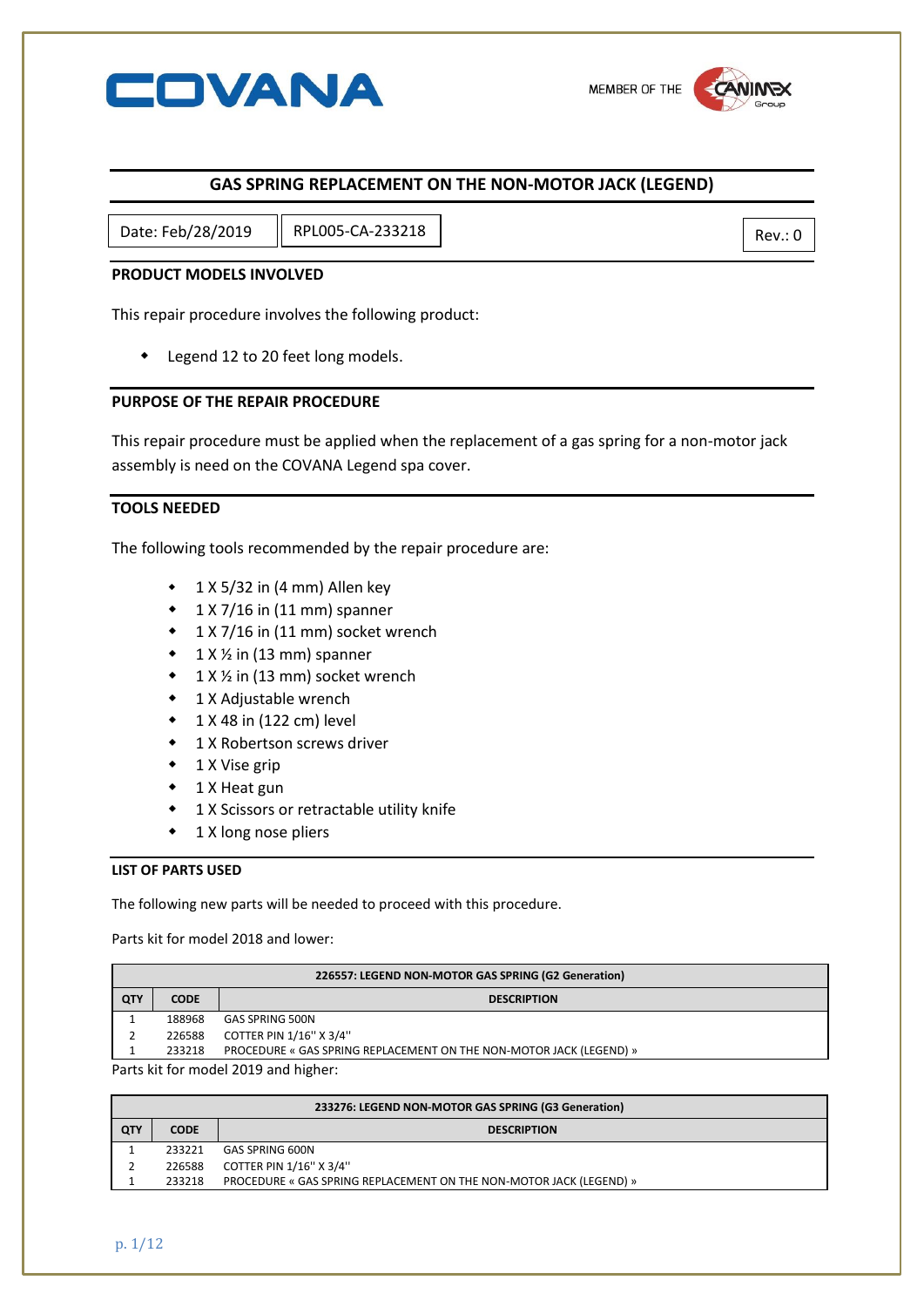## **PREPARATION**

- The cover must be in close position before executing that procedure.
- Keep a clean working area to prevent accidents or stumbling.
- Provide a clear space to discard old parts.
- Prepare the appropriate tools, as suggested above.
- Make sure the parts kit is complete as per the above list and parts have not been damaged during transport. Call your local dealer if the parts kit needs to be replaced.

## **WARNINGS AND CAUTIONS**

- $\triangle$  **Warning:** This procedure must be performed by a certified COVANA installer.
- **A Warning:** To prevent someone operating the spa cover during repair procedure, prior to execute the following steps, pull the key out of the key-switch and make sure that the appropriate breaker is at off position in the electrical panel. Derogating from this directive could cause serious injury or damaging the cover.
- $\triangle$  CAUTION: Do not use power tools, some parts are fragile and may break under too much torque.

### **STEPS TO FOLLOW**

#### **Disassembling steps**

1) Unscrew the two Robertson #8 self-drilling screws and take the top cover off. Use the Robertson screwdriver.



2) Detach the bottom mount bracket arms from the tub mount brackets. Unscrew the two % in-20 x 1 in hex drive bolts on the outside. Use a 5/32 in Allen key with a 7/16 in spanner.

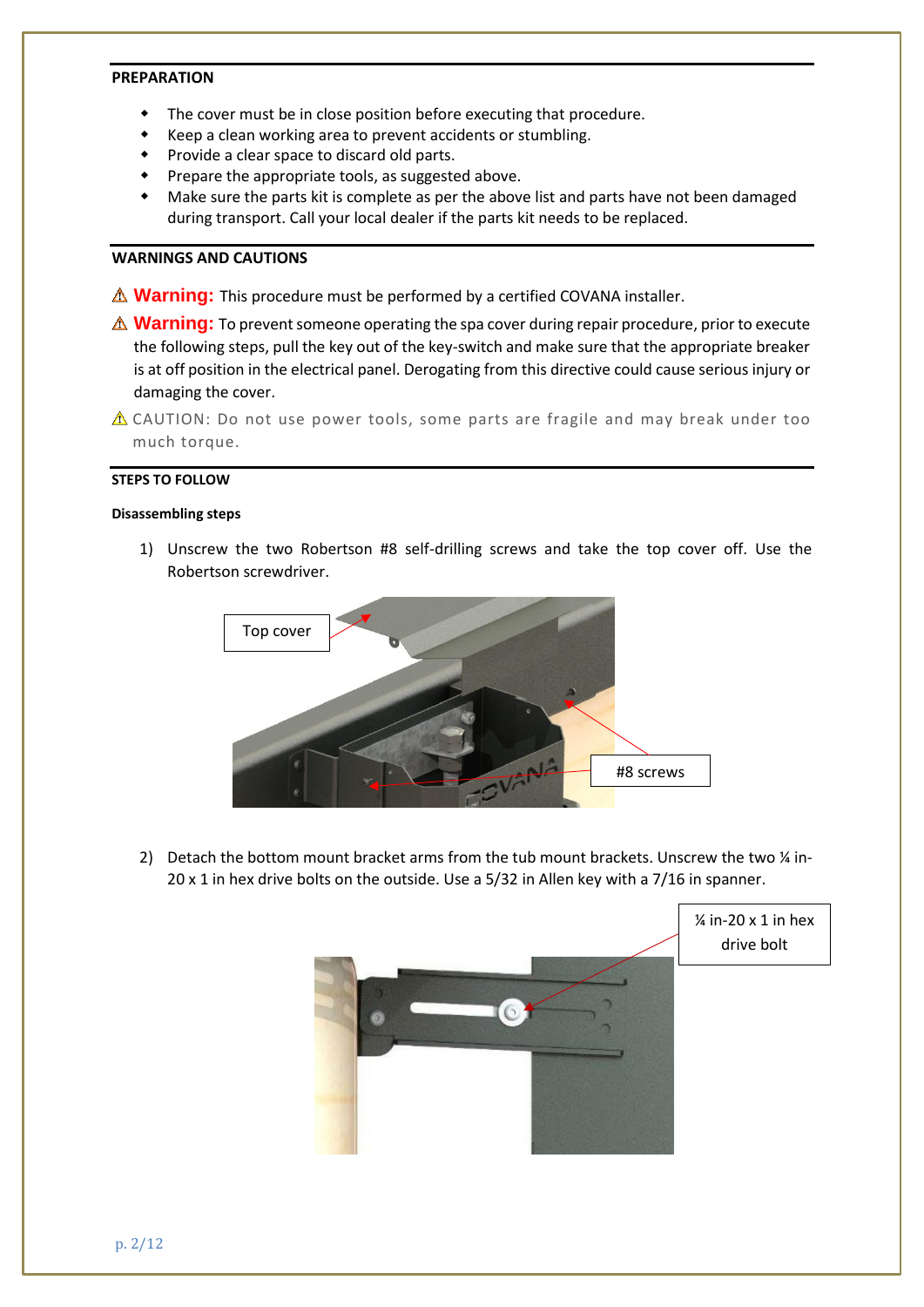3) Separate the top mount bracket arms from the tub mount brackets by unscrewing the two ¼ in-20 x 1 in hex drive bolts on the outside. Use a 5/32 in Allen key with a 7/16 in spanner.



4) Untighten the two  $\frac{1}{4}$  in-20 hexagonal bolts at the bottom of the sleeve. Use a 7/16 in socket wrench or spanner if there's not enough space.



5) Unfasten the sleeve from the cover mount bracket. Unscrew the four  $\frac{1}{4}$  in-20 x  $\frac{1}{4}$  in carriage bolts. Use a 7/16 in socket.



- 6) Slide the three sleeves (Inner/Middle/Outer) upward to expose the jack.
- 7) Repeat steps 1 to 6 for the other post, if needed.
- 8) Put the jack lock back in its original place and screw on the M4 x 8 screw to fix it. Turn the shaft with the key to align it with the bracket. If your unit doesn't have a jack lock bracket near the bottom of the jack, locate the M8 x 35mm screw at the top and put it to lock the jack assembly.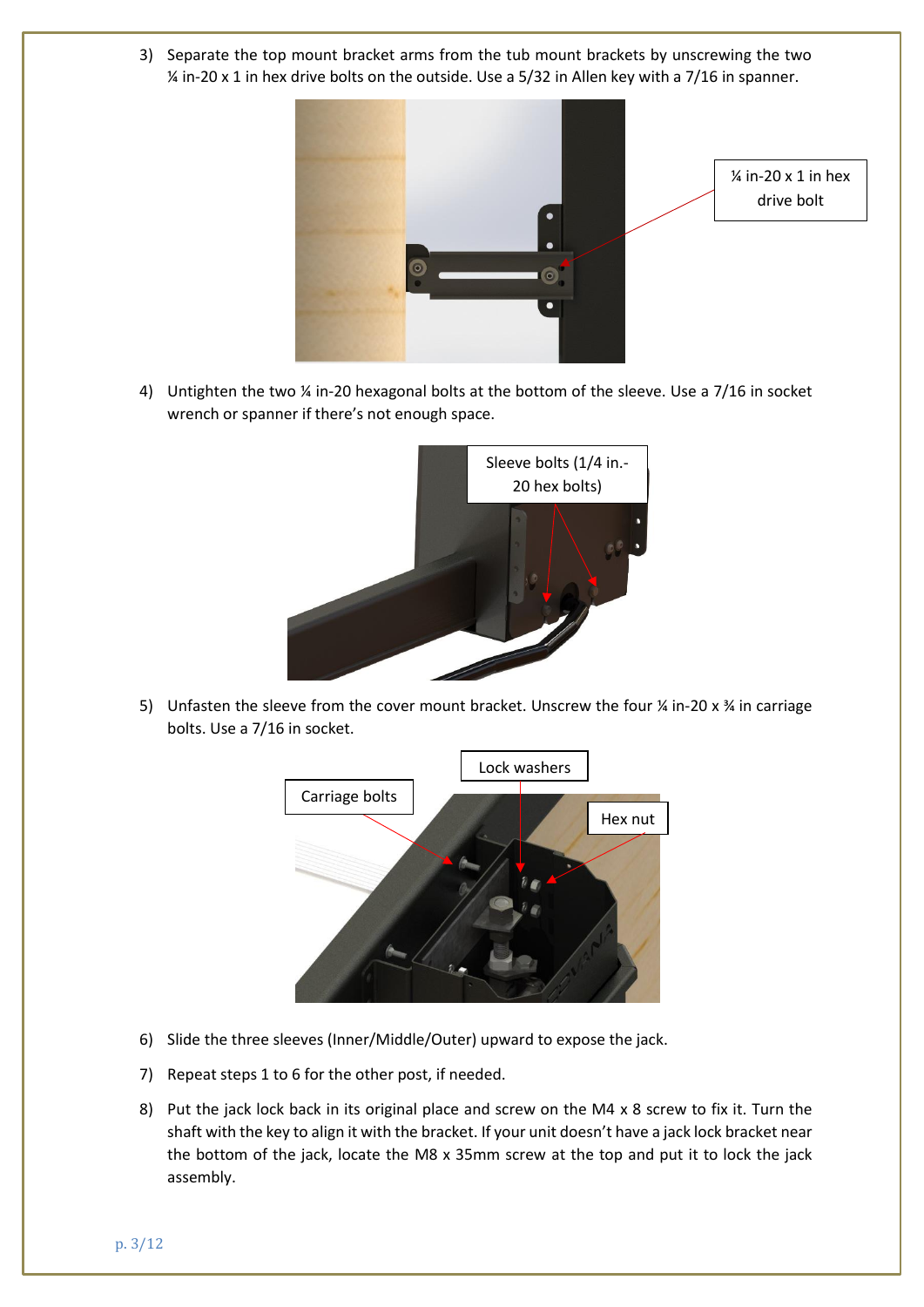

9) Take the U-frame off the drive shaft by unfastening the two hexagonal 5/16 in-18 x 2 in bolts at both legs. Use a ½ in socket wrench and spanner.



10) Take the drive shaft off. Slightly tilt the post to facilitate the operation.

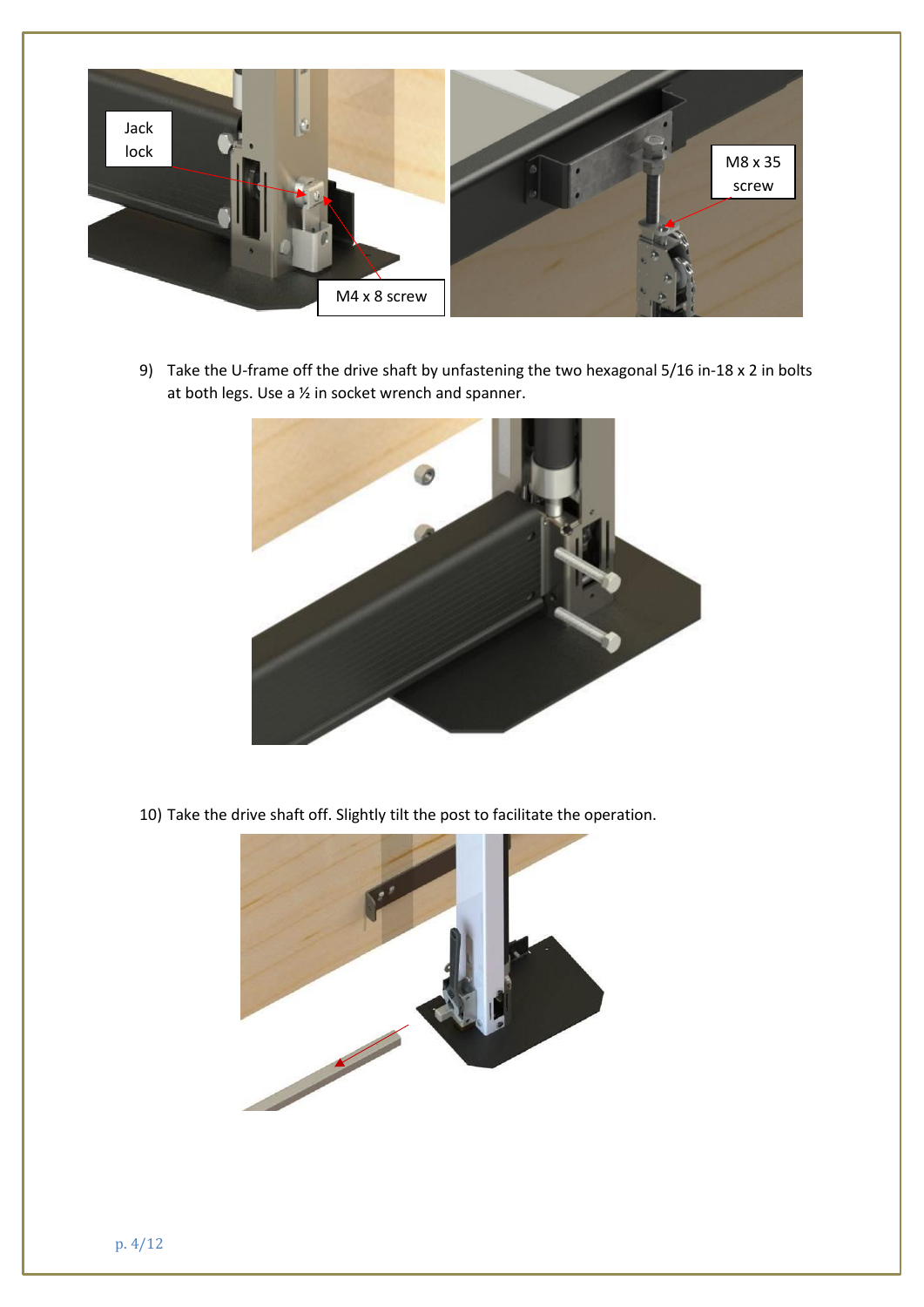11) Fix an adjustable wrench to the square shaft of the non-motor jack.



12) Unscrew the M4 x 8 Phillips screw and take jack lock off. Hold the wrench while doing this step to keep the tension in the gas spring.



- 13) Rise the jack of approximately 4 in by turning the adjustable wrench clockwise.
- 14) Fix a vise grip at the bottom of the exposed inner jack tube. **The vise grip needs to be very tight around the inner tube of the jack.**

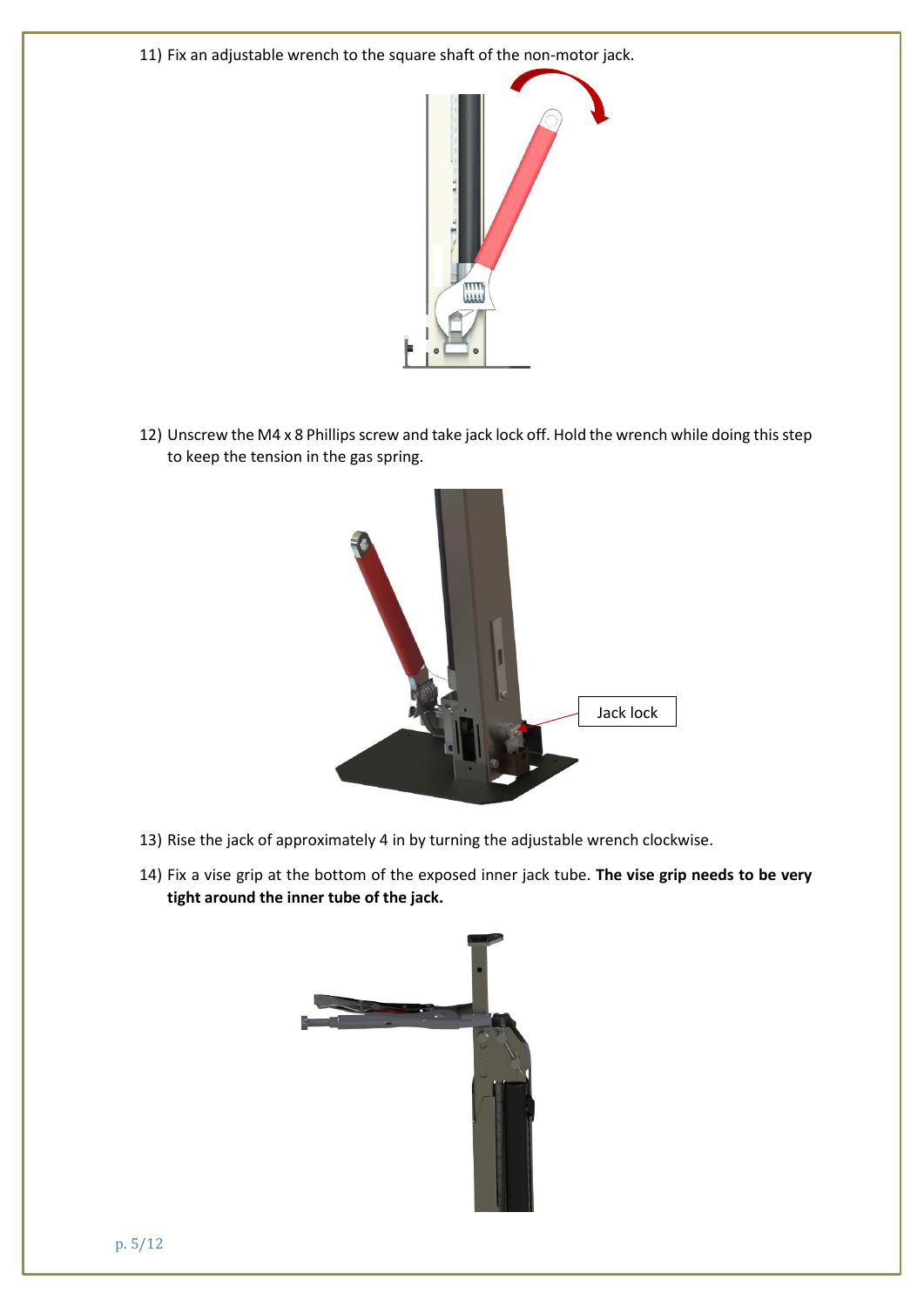15) Lower the jack of 2 in by turning the adjustable wrench counter clockwise to take the tension off the metal wire.



- 16) Use a utility knife to cut the heat-shrink and remove it from the hook.
- 17) Take the hook off the jack outer section.



18) Take the two spring pins off. Use the pliers or punch them out.



p. 6/12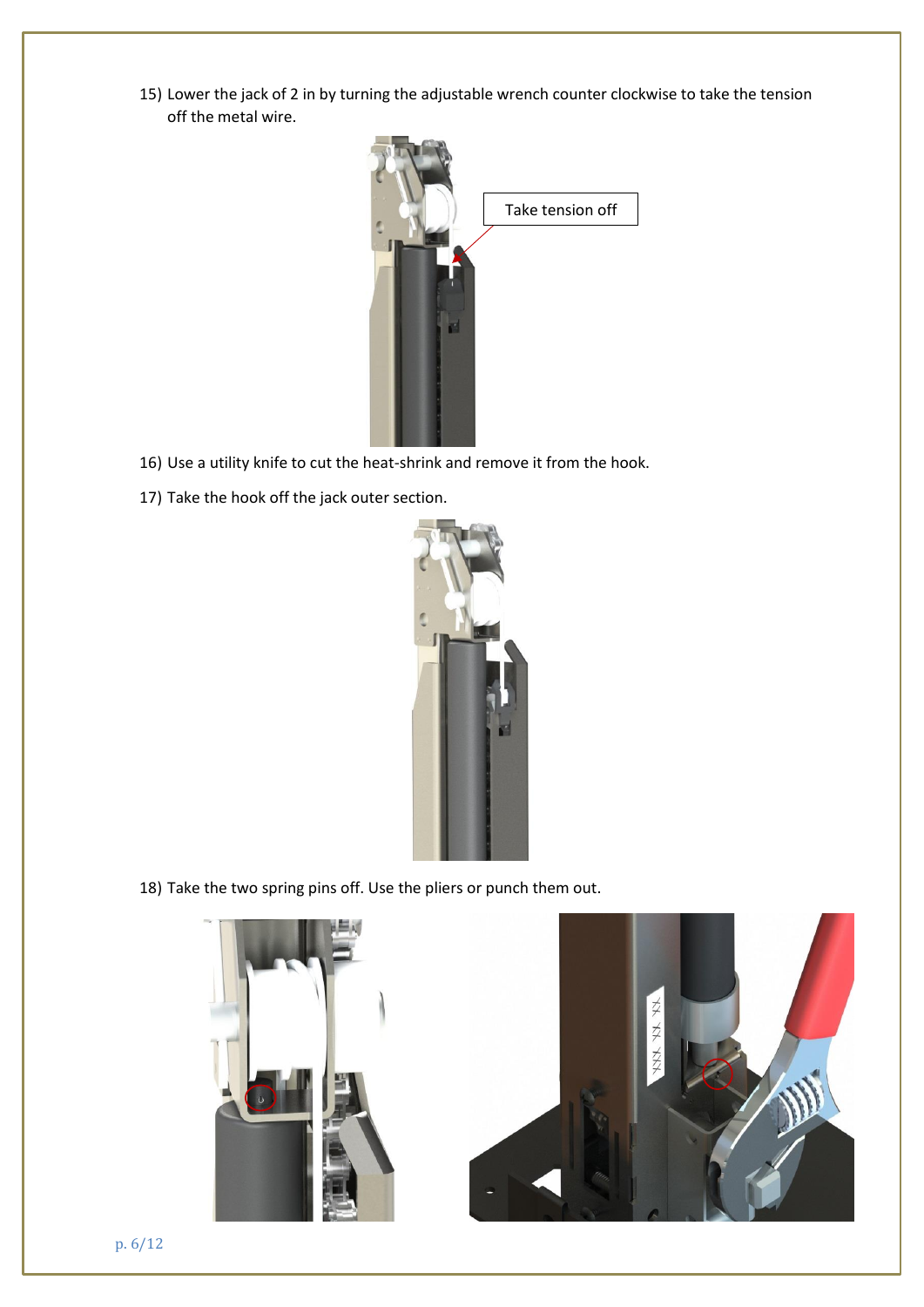19) Turn the adjustable wrench clockwise to rise the jack to its maximum height, then take the gas spring off. **Keep control on the jack with the wrench.**

# **Assembling steps**

1) Change the gas spring for the new one. **Make sure the two extremities of the gas spring are insert in their appropriate place.**



- 2) Lower the jack to your height by turning the wrench on the square shaft counter clockwise. Hold the wrench to keep the jack at this position.
- 3) Put the new spring pins on. You may have to use pliers.

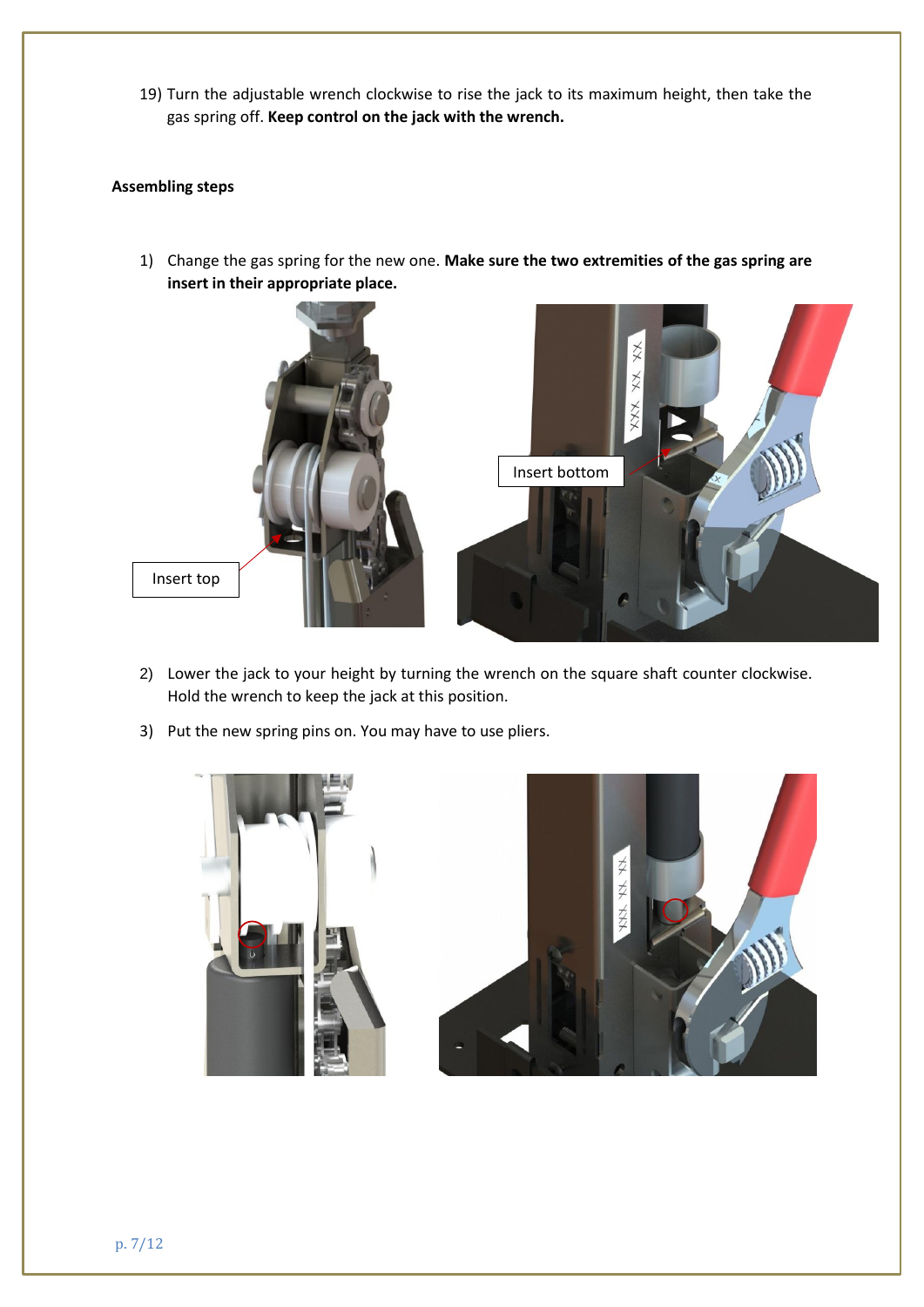4) Insert the metal wire in the heat-shrink.



- 5) Put the hook back on the post and insert the cable in it. Cover the hook with the heat shrink.
- 6) Use a heat gun to shrink the heat shrink on the hook and turn the wrench clockwise to put tension back on the cable.



7) Put the jack lock back in its original place and screw on the M4 x 8 screw to fix it. If you have problem fixing it, try turning the square shaft.



8) Remove the wrench from the square shaft and the vise grip from the inner jack tube.

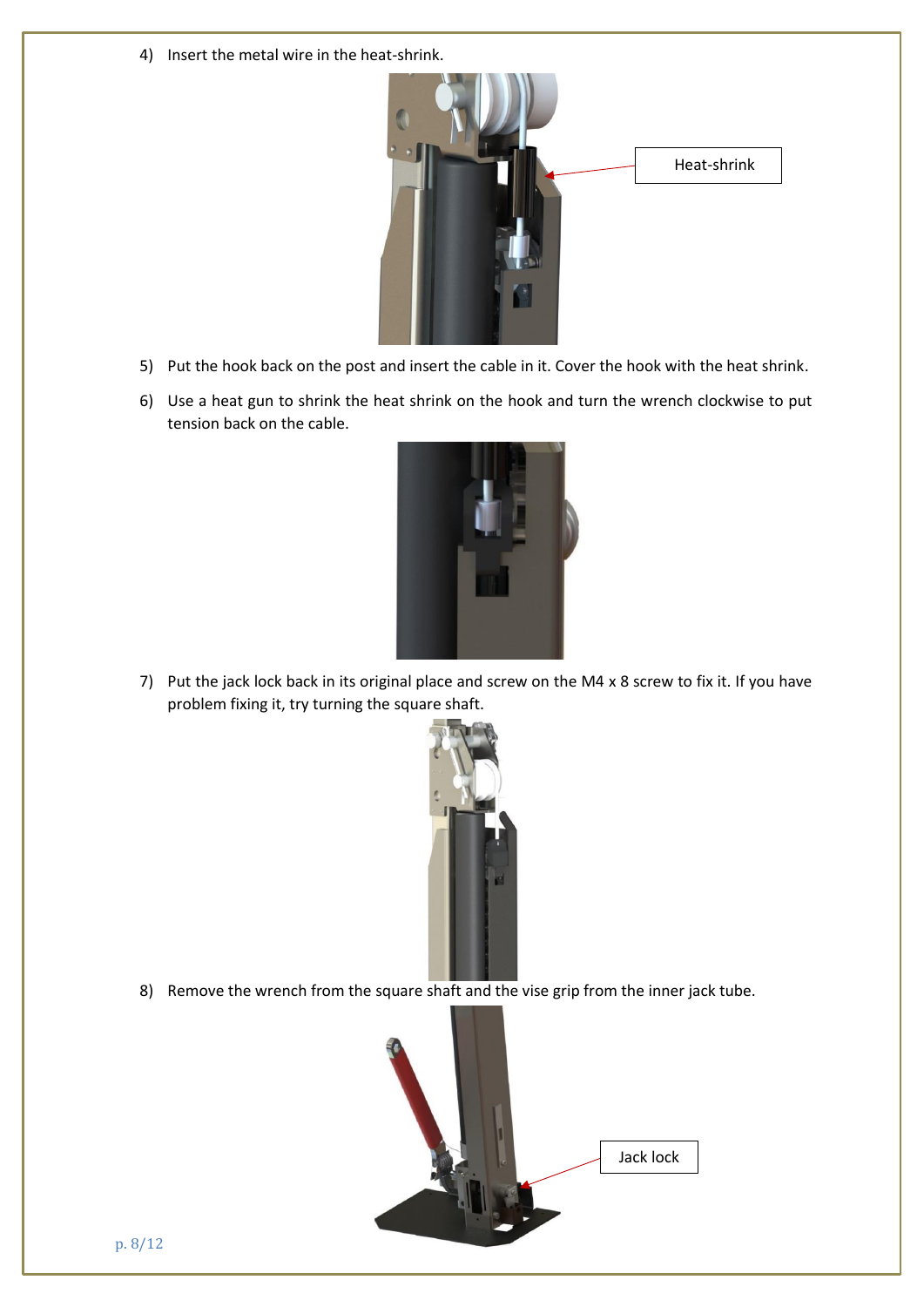9) Install the drive shaft onto the motorized and non-motorized jack's shaft.



10) Install the U-frame over the drive shaft. The U-frame will bolt on the motor and on the nonmotor jack. Fasten it back in place using the four hexagonal 5/16 in-18 x 2 in bolts and the 5/16 in-18 nylon insert locknuts. Use a ½ in socket wrench and spanner again.



11) Verify if the drive shaft is still engaged at both ends. Slip your fingers under the U-frame to do this operation.

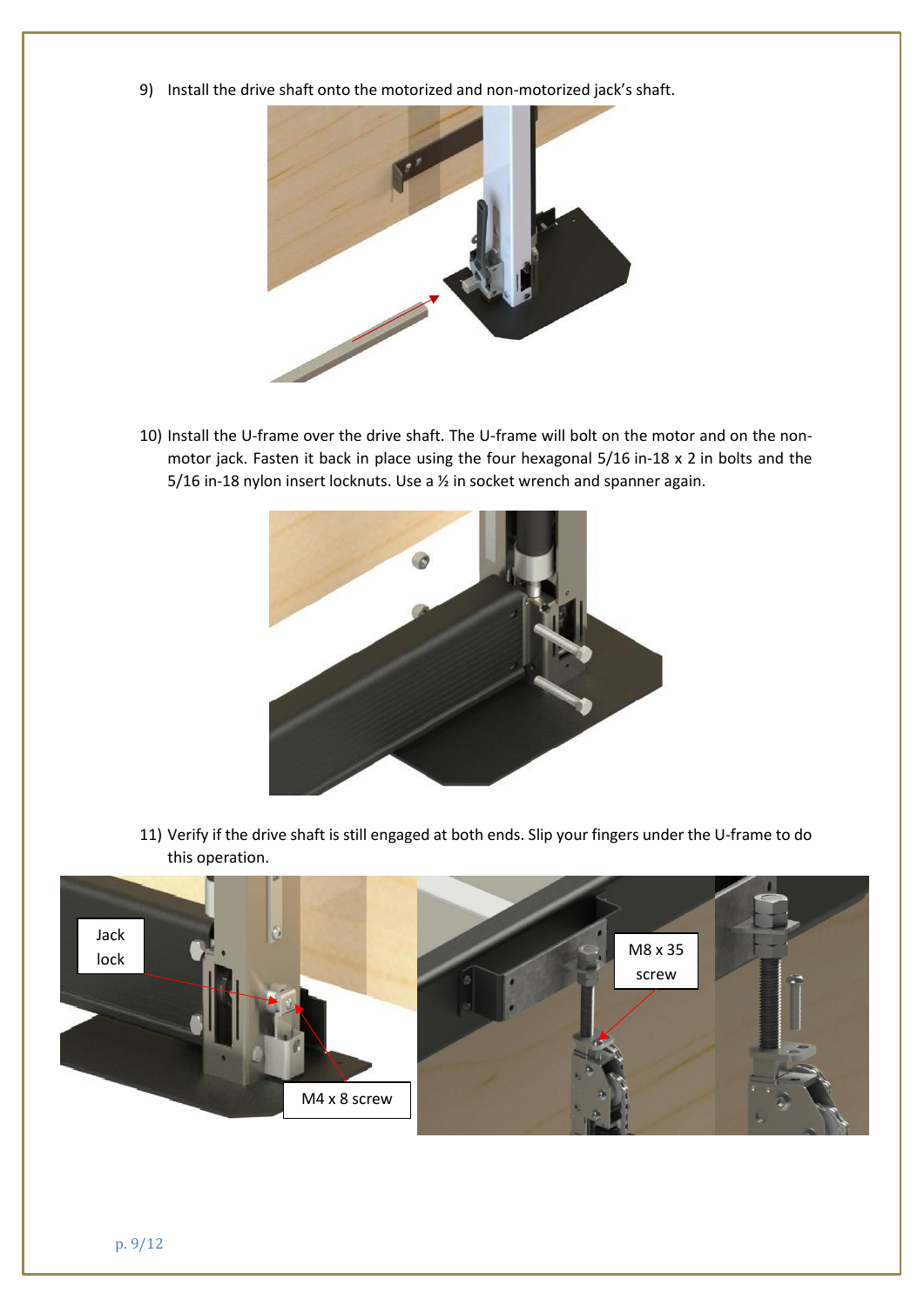- 12) Once the U-frame is in place, you can now remove the jack lock bracket at the bottom of the non-motor jack. Unscrew the Philips M4 x 8 mm bolt. **Keep the lock bracket and the hardware for future use.** If your unit doesn't have a jack lock bracket near the bottom of the jack, locate the M8 x 35mm screw at the top and remove it to unlock the jack assembly.
- 13) If anything moved, with the jack adapter located at the top of the jack, adjust the height so that they match the cover mount brackets holes. Use the adjustable wrench.



14) Slide the three sleeves over the jack and fasten them using the  $\frac{1}{4}$  in-20 x  $\frac{3}{4}$  in carriage bolts at the top with ¼ in lock washers and ¼ in-20 nuts. Use a 7/16 in socket.



15) Retighten the ¼ in-20 hexagonal bolts at the bottom of the sleeve. Use a 7/16 in socket wrench or spanner if there's not enough space. Ensure that the washer is outside of the outer sleeve. This will ensure the sleeve is held correctly.

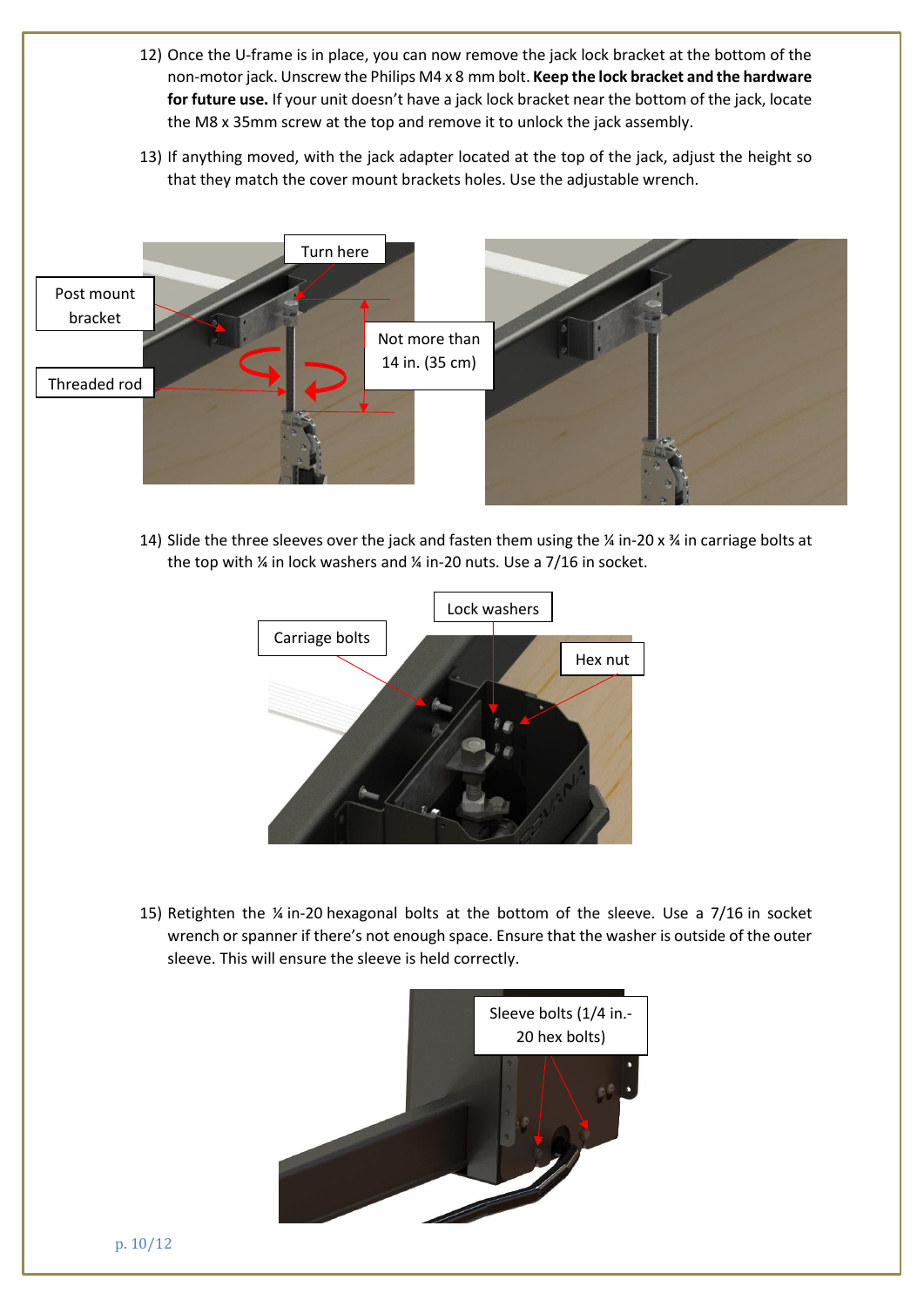16) Attach the top mount bracket arms to the tub mount brackets using the  $\frac{1}{4}$  in-20 x 1 in hex drive bolt, ¼ in flat washer on the outside. Use a ¼ in lock washer and ¼ in-20 nut on the inside. Use a 5/32 in Allen key and 7/16 in spanner



17) Just as the top brackets, attach the bottom mount bracket arms to the tub mount brackets using the ¼ in-20 x 1 in hex drive bolt, ¼ in flat washer on the outside. Use a ¼ in lock washer and ¼ in-20 nut on the inside. Use a 5/32 in Allen key and 7/16 in spanner.



- 18) Repeat steps 11 to 17 for the other post.
- 19) Verify if the posts are still level in both axes. If not, unscrew the mount arms and reposition the sleeves. Use the outer sleeve as a reference. Use the 48 in level.